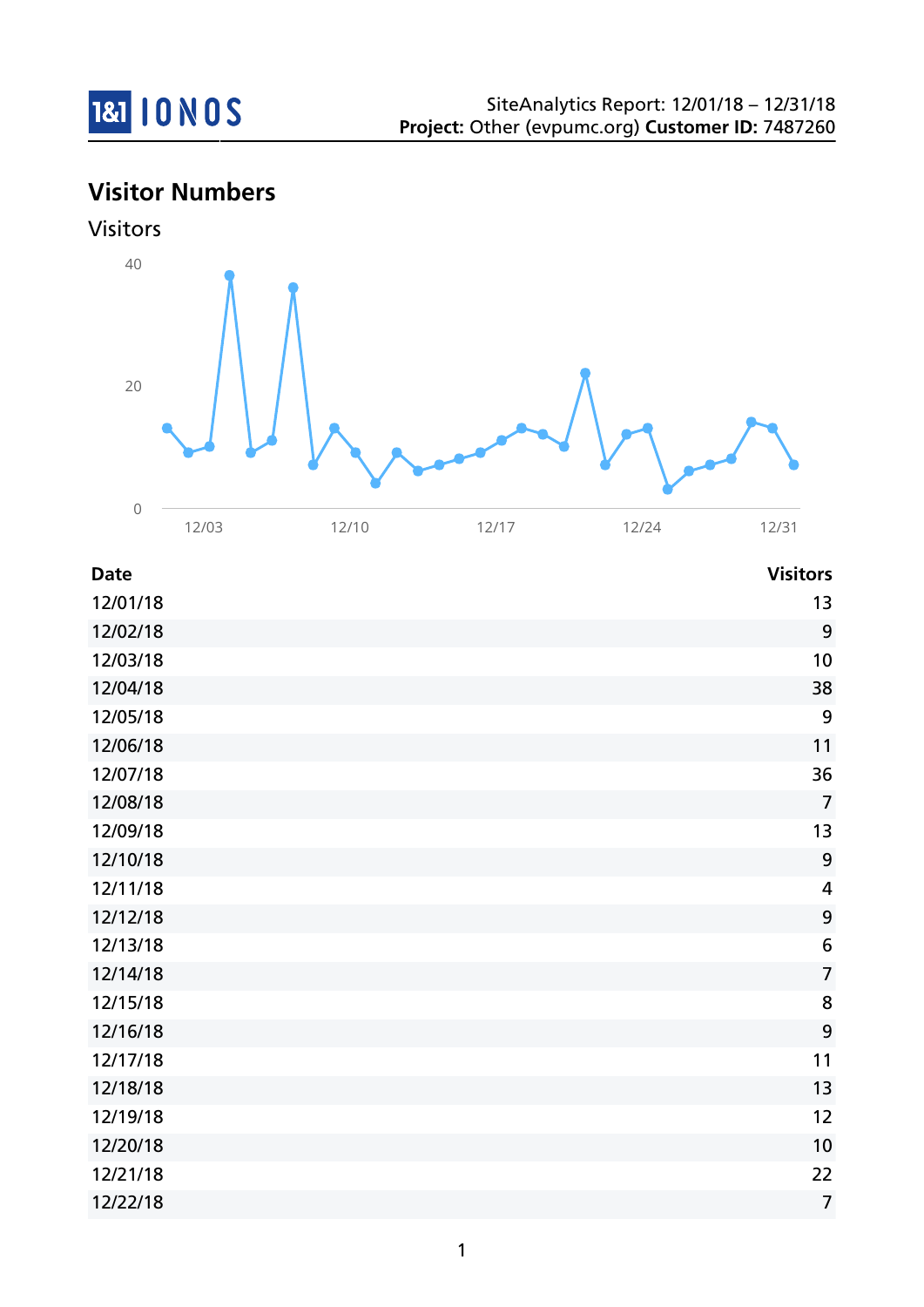

| <b>Date</b>  | <b>Visitors</b> |
|--------------|-----------------|
| 12/23/18     | 12              |
| 12/24/18     | 13              |
| 12/25/18     | 3               |
| 12/26/18     | $6\phantom{1}6$ |
| 12/27/18     | $\overline{7}$  |
| 12/28/18     | 8               |
| 12/29/18     | 14              |
| 12/30/18     | 13              |
| 12/31/18     | $\overline{7}$  |
| <b>Total</b> | 356             |

#### Sessions



| <b>Date</b> | <b>Sessions</b> |
|-------------|-----------------|
| 12/01/18    | 13              |
| 12/02/18    | 9               |
| 12/03/18    | 10              |
| 12/04/18    | 40              |
| 12/05/18    | 9               |
| 12/06/18    | 11              |
| 12/07/18    | 37              |
| 12/08/18    | $\overline{7}$  |
| 12/09/18    | 13              |
| 12/10/18    | 11              |
| 12/11/18    | 6               |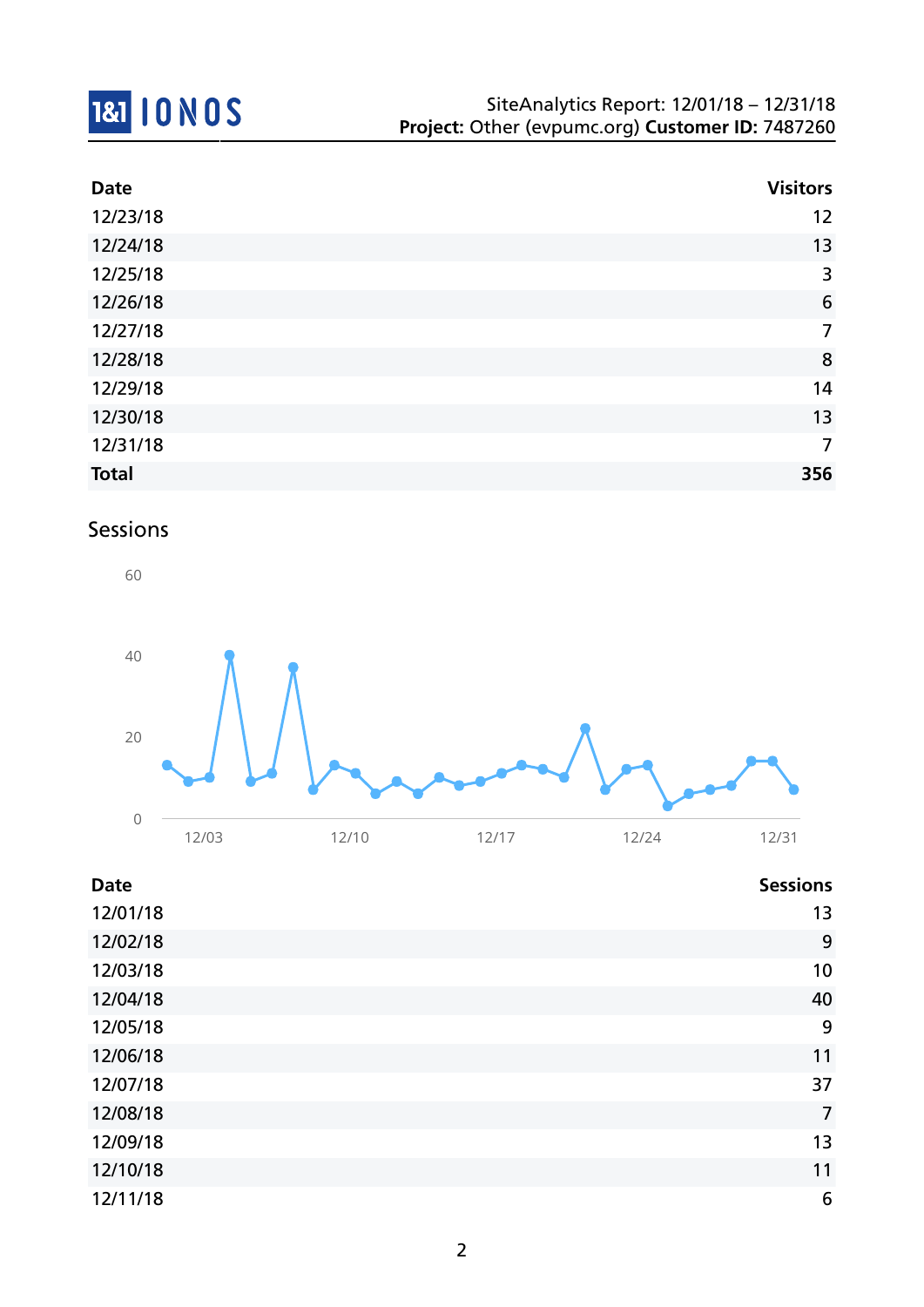

| <b>Date</b>  | <b>Sessions</b> |
|--------------|-----------------|
| 12/12/18     | 9               |
| 12/13/18     | $6\,$           |
| 12/14/18     | 10              |
| 12/15/18     | 8               |
| 12/16/18     | 9               |
| 12/17/18     | 11              |
| 12/18/18     | 13              |
| 12/19/18     | 12              |
| 12/20/18     | 10              |
| 12/21/18     | 22              |
| 12/22/18     | $\overline{7}$  |
| 12/23/18     | 12              |
| 12/24/18     | 13              |
| 12/25/18     | 3               |
| 12/26/18     | $6\phantom{1}6$ |
| 12/27/18     | $\overline{7}$  |
| 12/28/18     | 8               |
| 12/29/18     | 14              |
| 12/30/18     | 14              |
| 12/31/18     | $\overline{7}$  |
| <b>Total</b> | 367             |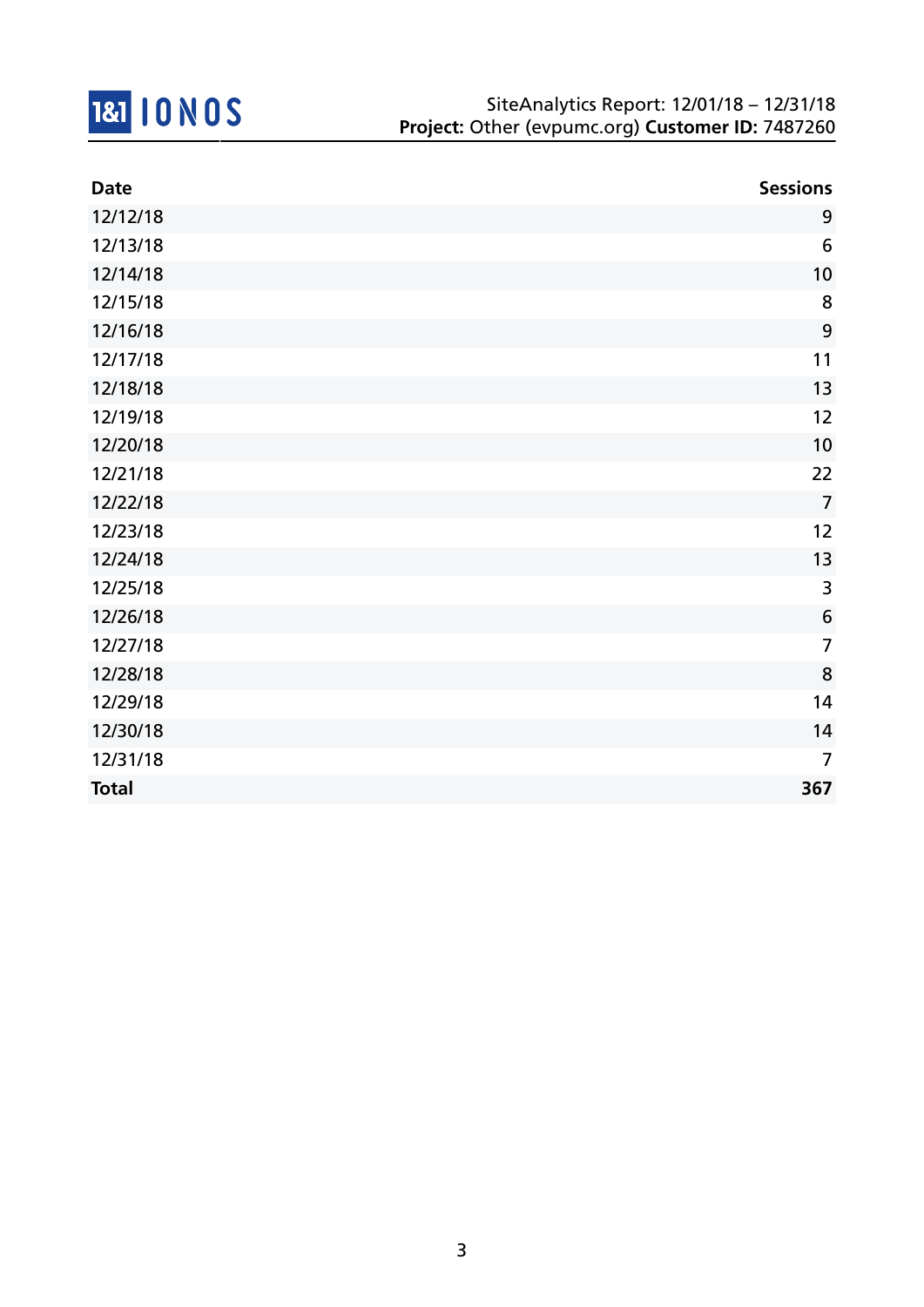

## Search Engine Robots



| <b>Search Engine Robots</b> | <b>Sessions</b> | Percentage |
|-----------------------------|-----------------|------------|
| bingbot/2.0                 | 186             | 28.93%     |
| Baiduspider/2.0             | 79              | 12.29%     |
| YandexBot/3.0               | 66              | 10.26%     |
| DotBot/1.1                  | 45              | 7.00%      |
| panscient.com               | 36              | 5.60%      |
| AhrefsBot/5.2               | 30              | 4.67%      |
| Sogou web spider/4.0        | 30              | 4.67%      |
| 360Spider                   | 29              | 4.51%      |
| Googlebot-Mobile            | 28              | 4.35%      |
| Crawler4j                   | 23              | 3.58%      |
| Googlebot/2.1               | 18              | 2.80%      |
| MJ12bot/v1.4.8              | 12              | 1.87%      |
| Applebot/0.1                | 11              | 1.71%      |
| SeznamBot/3.2               | 11              | 1.71%      |
| DuckDuckGo-Favicons-Bot/1.0 | 8               | 1.24%      |
| WikiDo/1.1                  | 8               | 1.24%      |
| Exabot/3.0                  | 6               | 0.93%      |
| SemrushBot/2~bl             | 5               | 0.78%      |
| Mail.RU_Bot/2.0             | 3               | 0.47%      |
| ips-agent                   | 3               | 0.47%      |
| Cliqzbot/2.0                | $\overline{2}$  | 0.31%      |
| CheckMarkNetwork/1.0        | 1               | 0.16%      |
| Uptimebot/1.0               | 1               | 0.16%      |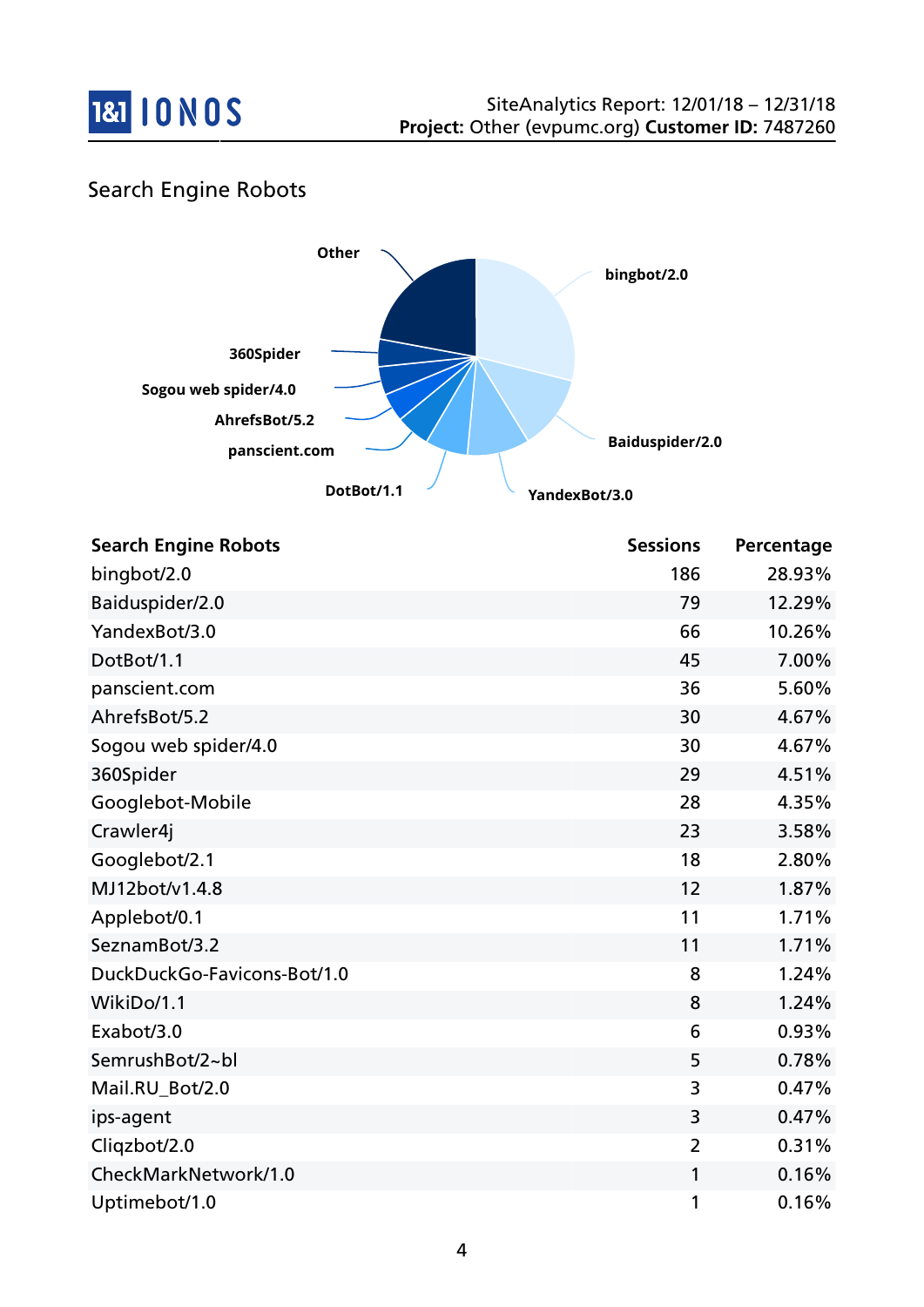

| <b>Search Engine Robots</b> | <b>Sessions</b> | Percentage |
|-----------------------------|-----------------|------------|
| YandexMobileBot/3.0         |                 | $0.16\%$   |
| ZumBot/1.0                  |                 | 0.16%      |
| <b>Total</b>                | 643             | 100.00%    |

## **Page Analysis**

## Most Frequently Visited Pages



| <b>Pages</b>             | <b>Sessions</b> | Percentage |
|--------------------------|-----------------|------------|
| /Default.htm             | 327             | 46.25%     |
| /Elim.htm                | 47              | 6.65%      |
| /Sermons.htm             | 35              | 4.95%      |
| /M-Statement.htm         | 31              | 4.38%      |
| /Announce.htm            | 30              | 4.24%      |
| <b>Morship.htm</b>       | 30              | 4.24%      |
| /Stats.htm               | 28              | 3.96%      |
| /Believe.htm             | 27              | 3.82%      |
| /Calendar.htm            | 27              | 3.82%      |
| /NewsLetterIdx.htm       | 27              | 3.82%      |
| /St_Johns.htm            | 23              | 3.25%      |
| /web_links.htm           | 23              | 3.25%      |
| /Elim-HISTORY.htm        | 7               | 0.99%      |
| /StJohns_M-Statement.htm | 7               | 0.99%      |
| /St_Johns-HISTORY.htm    | 6               | 0.85%      |
| /CalendarOld.htm         | 5               | 0.71%      |
| /Elim_M-Statement.htm    | 5               | 0.71%      |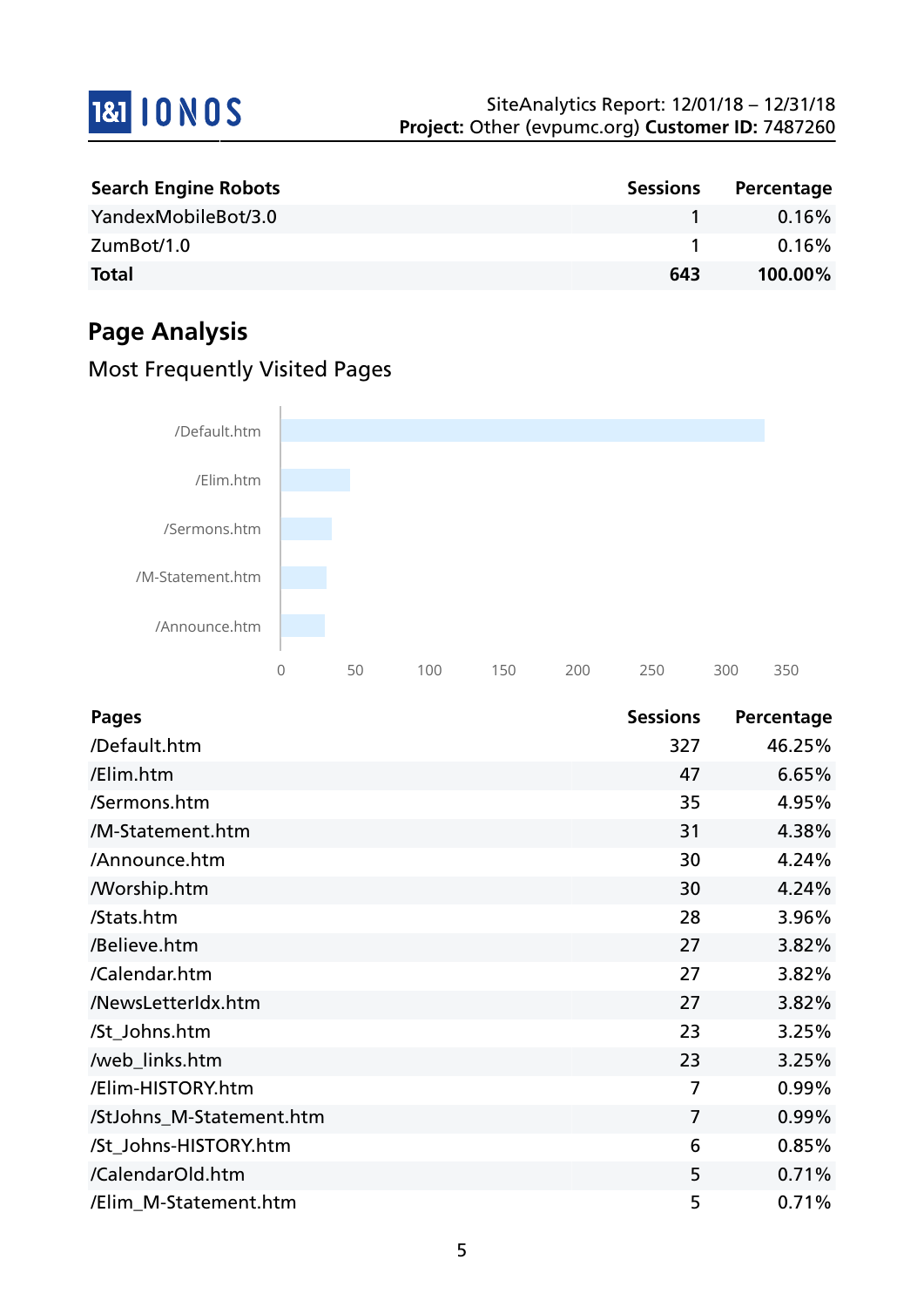

| <b>Pages</b>          | <b>Sessions</b> | Percentage |
|-----------------------|-----------------|------------|
| /valley_views0813.htm | 5               | 0.71%      |
| /valley_views0913.htm | 5               | 0.71%      |
| /valley_views1113.htm | 5               | 0.71%      |
| /valley_views1013.htm | 4               | 0.57%      |
| /missions.htm         | $\mathcal{L}$   | 0.28%      |
| /Bulletins-old.htm    |                 | 0.14%      |
| <b>Total</b>          | 707             | 100.00%    |

## Keywords

No data is available for this report during the current time period.

## Referring Pages



| <b>Pages</b>                                                                   | <b>Sessions</b> |
|--------------------------------------------------------------------------------|-----------------|
| https://www.google.com/                                                        | 18              |
| http://www.sogou.com/web                                                       | 7               |
| http://www.google.com/                                                         | 3               |
| www.bing.com                                                                   | 3               |
| www.google.com                                                                 | 3               |
| https://www.facebook.com/                                                      | 2               |
| https://yandex.ru/clck/jsredir                                                 | 2               |
| www.yahoo.com                                                                  | $\overline{2}$  |
| android-app://com.google.android.googlequicksearchbox/https/www.<br>google.com |                 |
| http://vardenafil20.com                                                        |                 |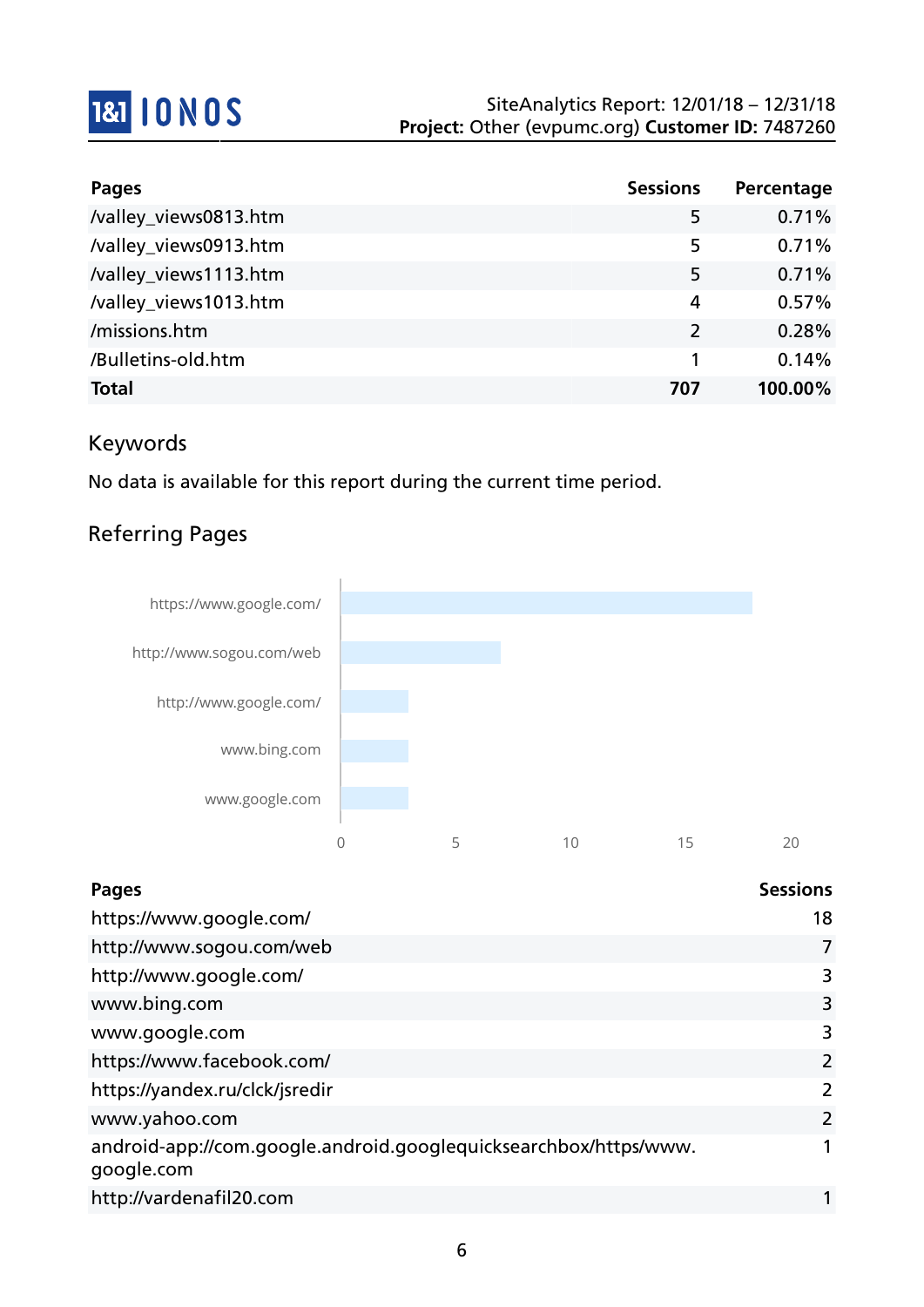

| <b>Pages</b>                                                                             | <b>Sessions</b> |
|------------------------------------------------------------------------------------------|-----------------|
| https://www.bing.com/                                                                    |                 |
| https://www.blogseo.xyz/how-to-use-seo-to-get-free-traffic-to-your-w<br>ebsite/65963343/ |                 |
| https://www.google.ca/                                                                   |                 |
| https://www.google.com.ph/                                                               |                 |

## **Browsers & Systems**

Browsers



| <b>Browsers</b>        | <b>Sessions</b> | Percentage |
|------------------------|-----------------|------------|
| Chrome                 | 120             | 32.70%     |
| <b>Chrome Mobile</b>   | 73              | 19.89%     |
| Firefox                | 37              | 10.08%     |
| IE                     | 17              | 4.63%      |
| Opera                  | 13              | 3.54%      |
| Python-requests        | 12              | 3.27%      |
| Safari                 | 8               | 2.18%      |
| Sogou Explorer         | $\overline{7}$  | 1.91%      |
| Safari mobile          | 6               | 1.63%      |
| Microsoft Edge         | $\overline{4}$  | 1.09%      |
| Silk                   | $\overline{2}$  | 0.54%      |
| Android browser        | 1               | 0.27%      |
| Apache-HttpClient      | 1               | 0.27%      |
| <b>Chrome Headless</b> | 1               | 0.27%      |
| Java                   | 1               | 0.27%      |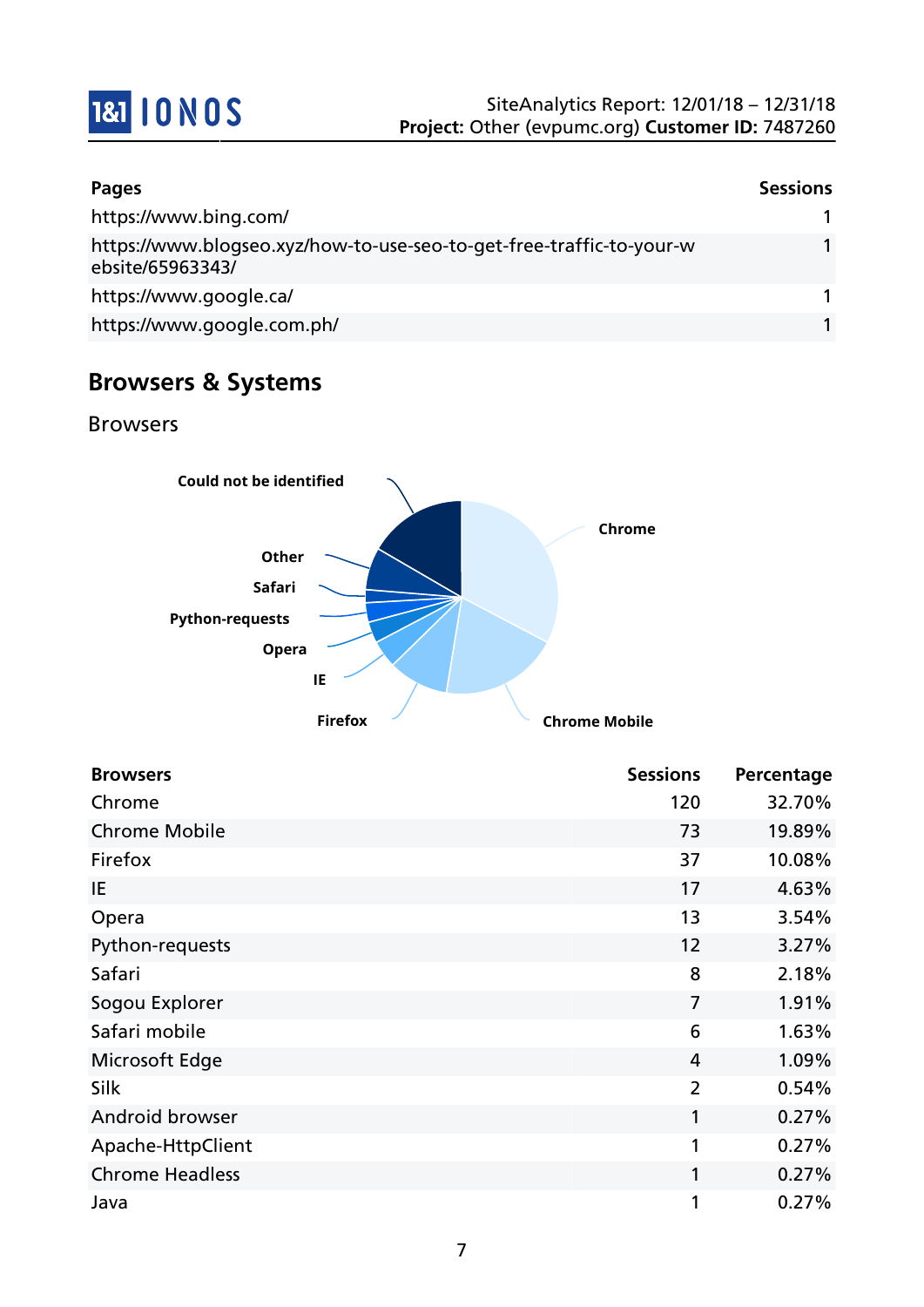# **1&1 10 NOS**

| <b>Browsers</b>               | <b>Sessions</b> | Percentage |
|-------------------------------|-----------------|------------|
| <b>Mobile Samsung Browser</b> |                 | $0.27\%$   |
| PhantomJS                     |                 | $0.27\%$   |
| <b>CURL</b>                   |                 | $0.27\%$   |
| Could not be identified       | 61              | 16.62%     |
| <b>Total</b>                  | 367             | 100.00%    |

## Operating Systems



| <b>Operating Systems</b> | <b>Sessions</b> | Percentage |
|--------------------------|-----------------|------------|
| Windows                  | 127             | 34.60%     |
| Android                  | 57              | 15.53%     |
| Linux                    | 41              | 11.17%     |
| iOS                      | 27              | 7.36%      |
| macOS                    | 24              | 6.54%      |
| OS X                     | 16              | 4.36%      |
| <b>JVM</b>               | $\overline{2}$  | 0.54%      |
| <b>BSD</b>               | 1               | 0.27%      |
| Chrome OS                | 1               | 0.27%      |
| Could not be identified  | 71              | 19.35%     |
| <b>Total</b>             | 367             | 100.00%    |

## **Visitor Locations**

| Countries            |     |                     |
|----------------------|-----|---------------------|
| <b>Countries</b>     |     | Sessions Percentage |
| <b>United States</b> | 175 | 47.68%              |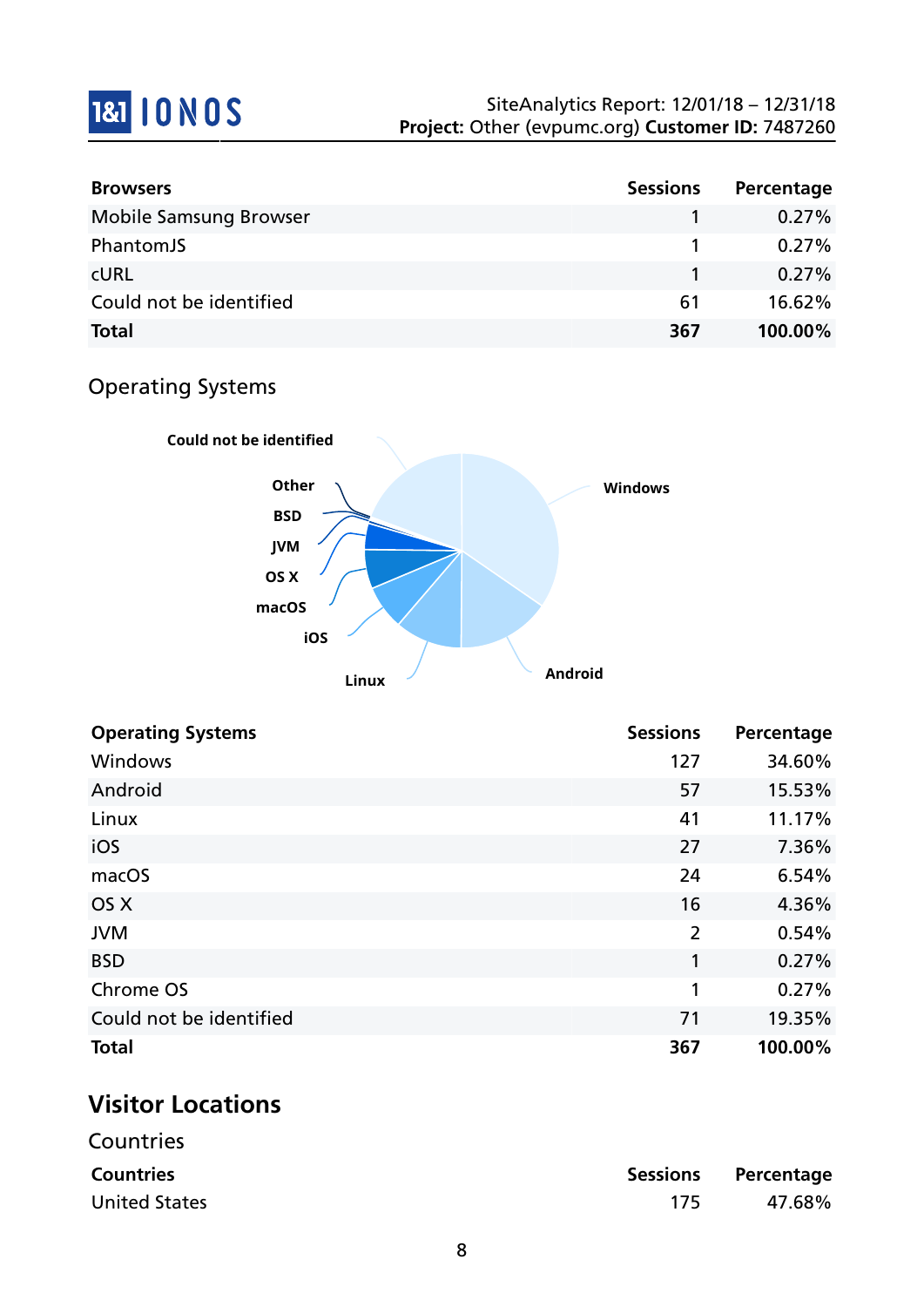

| <b>Countries</b>        | <b>Sessions</b> | Percentage |
|-------------------------|-----------------|------------|
| China                   | 80              | 21.80%     |
| Germany                 | 21              | 5.72%      |
| France                  | 19              | 5.18%      |
| Russia                  | 18              | 4.90%      |
| Canada                  | 11              | 3.00%      |
| <b>United Kingdom</b>   | 8               | 2.18%      |
| Ireland                 | 6               | 1.63%      |
| Netherlands             | 6               | 1.63%      |
| <b>Ukraine</b>          | 4               | 1.09%      |
| India                   | 3               | 0.82%      |
| <b>Czech Republic</b>   | $\overline{2}$  | 0.54%      |
| Poland                  | $\overline{2}$  | 0.54%      |
| Bangladesh              | 1               | 0.27%      |
| Croatia                 | 1               | 0.27%      |
| Italy                   | 1               | 0.27%      |
| Japan                   | 1               | 0.27%      |
| Latvia                  | 1               | 0.27%      |
| Philippines             | 1               | 0.27%      |
| Singapore               | 1               | 0.27%      |
| Could not be identified | 5               | 1.36%      |
| <b>Total</b>            | 367             | 100.00%    |

#### **Continents**

| <b>Continents</b>       | <b>Sessions</b> | Percentage |
|-------------------------|-----------------|------------|
| <b>North America</b>    | 186             | 50.68%     |
| Europe                  | 90              | 24.52%     |
| Asia                    | 87              | 23.71%     |
| Could not be identified | 4               | $1.09\%$   |
| <b>Total</b>            | 367             | 100.00%    |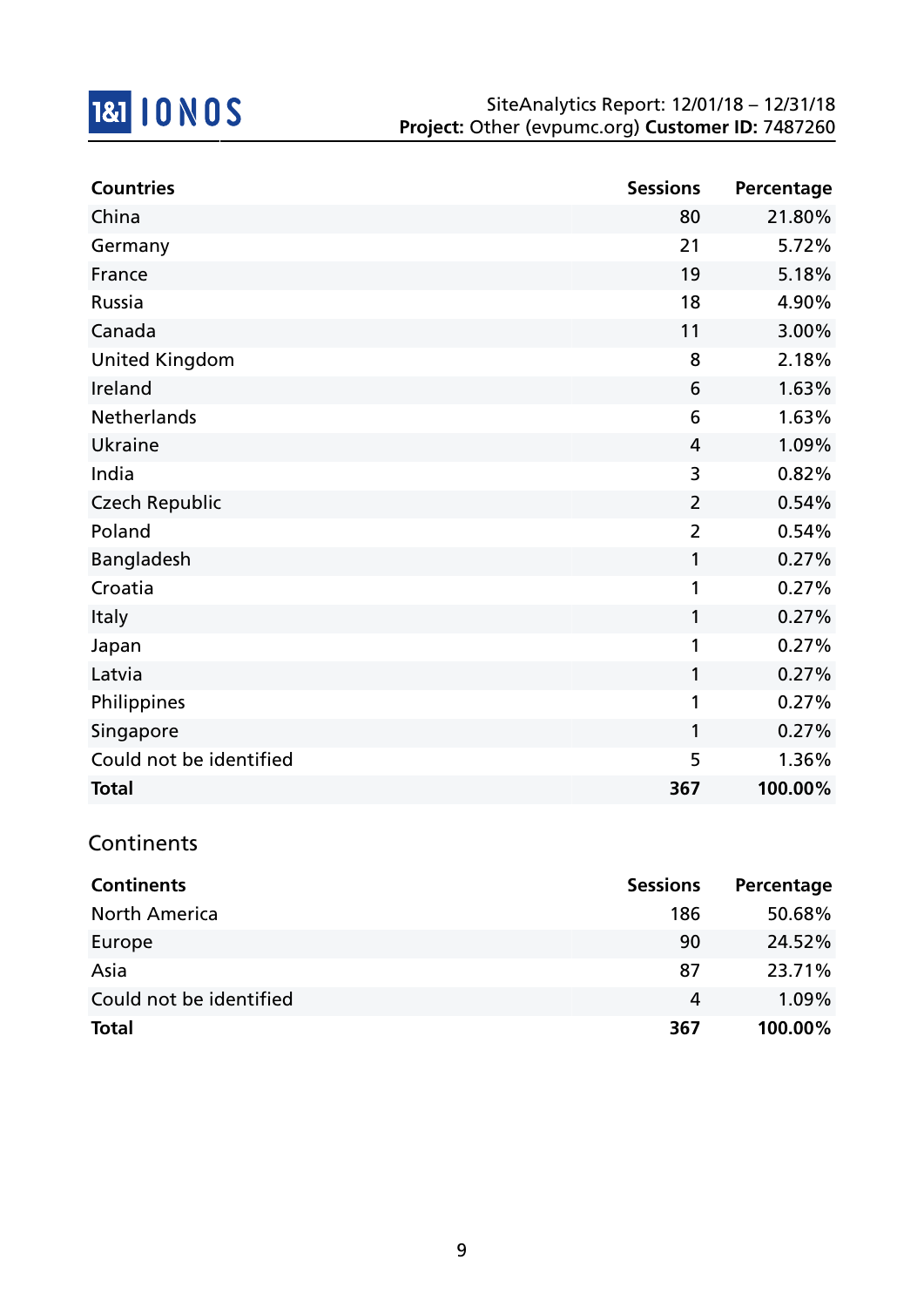

## **Information about the evaluations**

#### Visitors

This evaluation shows how many visitors accessed your website. Visitors are uniquely identified on the basis of the IP address and the browser ID. If a visitor goes to your website more than once a day, only one visitor is counted.

#### Sessions

This evaluation shows the number of sessions. A session starts when a visitor accesses your website and ends when he or she leaves it. A session ends automatically after 30 minutes without activity. If a visitor goes to your website more than once a day, multiple sessions are counted.

#### Search Engine Robots

This evaluation shows which search engine robots have accessed the pages of your website. Search engine robots automatically search the content of websites in order to keep search engine entries up to date.

#### Most Frequently Visited Pages

This evaluation shows which pages of your website were visited most often.

#### Keywords

This evaluations shows the keywords with which your website was most commonly found in search engines.

#### Referring Pages

This evaluation shows the websites from which visitors were transferred to your website.

#### Browsers

This evaluation shows which browsers visitors used to access your website. This way, you know which browsers to optimize your website for, for example.

#### Operating Systems

This evaluation shows which operating systems visitors used to access your website. This way, you know which operating systems are most popular with your visitors, for example, and you can optimize your website for these operating systems.